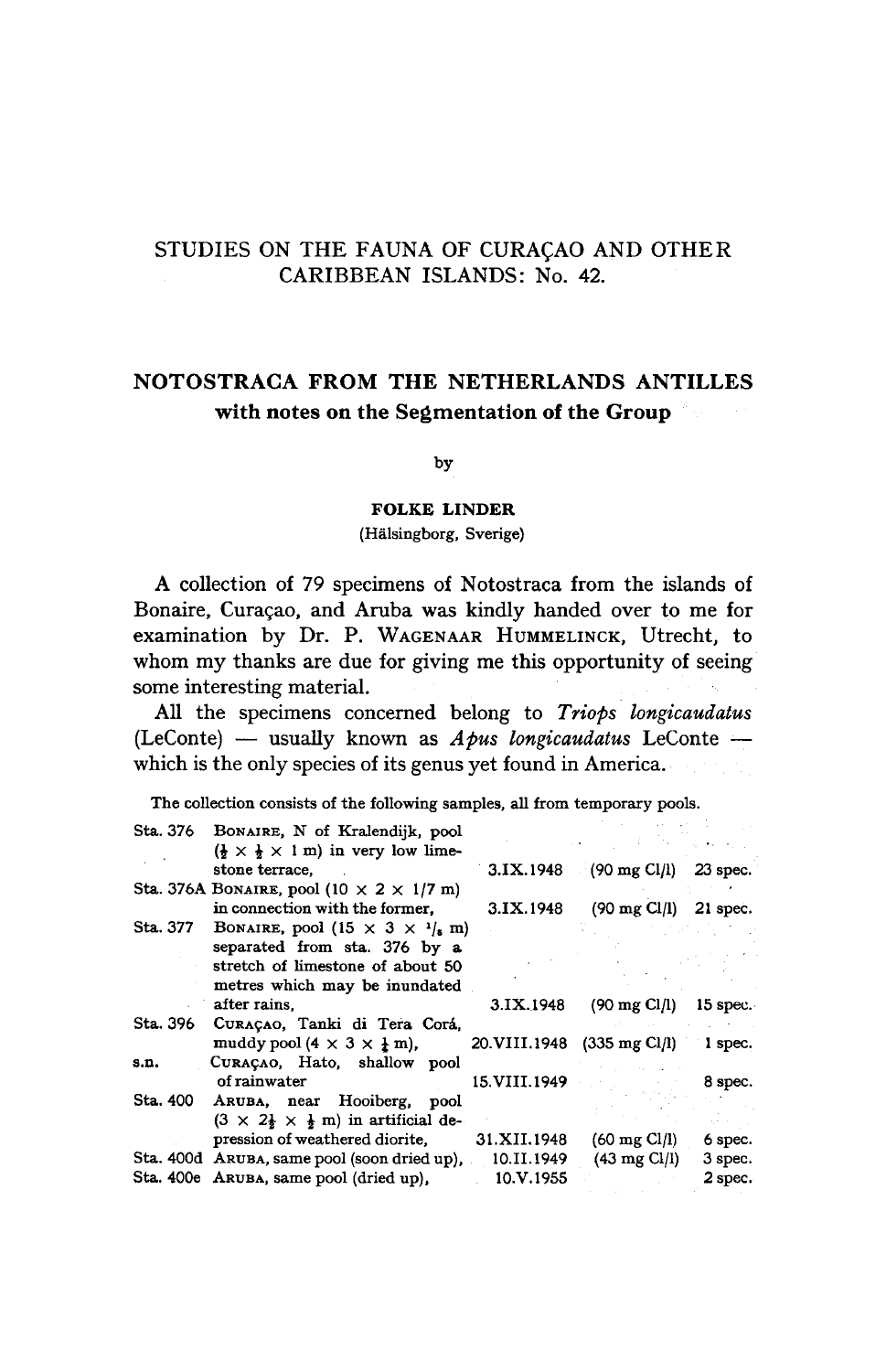The sample without station number was collected by A. D. RINGMA, no. 400d by J. VAN ZIJL, the others by Dr. IIUMMELINCK, who has described the localities in another paper (1953).

The material (79 specimens, including2 larvae) has been presented to the State Museum of Natural History atLeiden, with exception of the specimens from Sta. 400 which have been deposited at the Zoological Museum of the University at Lund.

The specimens are enumerated in table 2, where information is given about the origin, length of carapace — length of body cannot be measured with proper accuracy — and number of body-rings of each specimen. All of them are sexually mature, with well-developed egg capsules, often containing eggs (table 2). Sections show that they are hermaphroditic. LONGHURST (1954, 1955) has proved that hermaphroditism is common in the Notostraca, not parthogenesis, as was formerly assumed.

In this paper, I shall deal mainly with the segmentation of the specimens and with their armature of spines on the telson – features of established taxonomic interest.

Before going into the question of segmentation, I think it necessary to give an account of some basic principles of this feature. The first eleven body-rings form the thorax, after which follows the abdomen. In the latter, the rings are not ordinary segments (LINDER 1952); the abdomen consists of two segmental parts, the series of rings and the series of legs, the units of which have developed at different rates. The series of legs may end anywhere underneath a ring, and <sup>a</sup> ring furnishedwith legs to about half of its length ought to be counted as <sup>a</sup> 'half leg-bearing ring' as is done in the tables in this paper (cfr. LINDER 1952, p. 44, fig. 20). The number of legless rings, a feature which is greatly valued and is sometimes useful as a taxonomic character, is only the result of the varying interplay of the two above-mentioned series. Incomplete rings (LINDER 1947; 1952, p. 41, fig. 16) are sometimes found at the end of the series of rings, just before the telson. Thus, both the two series may end without regard to ordinary boundaries between rings.

The following short formula can be given for the segmentation.  $11 + (16 - 19) + (6 - 8) = 35 - 37$  means that there are 11 thoracic,  $16 - 19$  abdominal leg-bearing, and  $6 - 8$  legless rings, and that the total number of rings is  $35 - 37$ . The above formula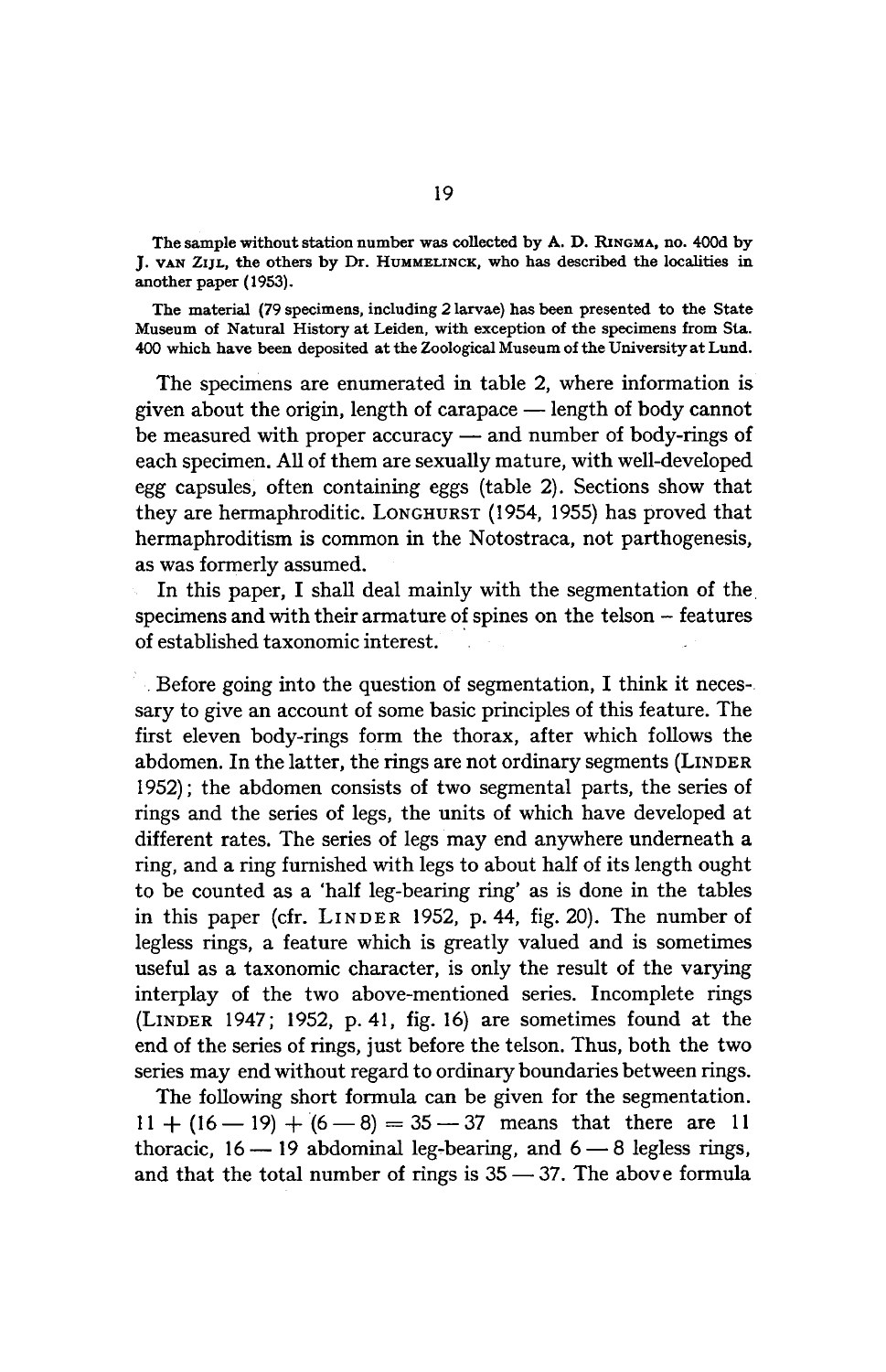characterizes the specimens in the present collection. For the whole species, the formula runs as follows:  $11 + (16 - 21) + (4.5 + i 16+i$  = 35 – 44. The abbreviation 'i' stands for an incomplete ring.

It must be pointed out that the exact numberof legless rings can easily be deduced from the total numberof rings and the numberof leg-bearing rings in <sup>a</sup> single specimen, but that this is generally impossible when the varying figures for a population or species are given. I think it highly desirable that the numbers of abdominal leg-bearing rings should not be omitted when populations or species are described. These figures are sometimes significant.

We can now proceed to analyze the segmentation in this collection (table 2, 3).

The total number of rings, viz., 35-37, shows remarkably small variation. In a bisexual population of the same species the variation may be as high as 39-44 (LINDER 1952, p. 63, fig. 31; table <sup>5</sup> here). This, however, is in close accordance with my earlier observations that hermaphroditic ('parthenogenetic') populations show less variation in this respect than bisexual ones. The relatively low figures are also typical of hermaphroditic populations (LINDER 1952, p. 16). There are, however, bisexual populations with just as low total numbers. LONGHURST (1955, p. 47), for example, mentions males with <sup>35</sup> body-rings. This is nothing out of the ordinary. Similar cases are known in *Triops* (=  $A$ *pus*) *cancriformis* (Bosc) and Lepidurus arcticus (Pallas). But in no instance do we know of hermaphroditic populations with the higher numbers of those to be found in the whole species.

A similar situation is found as regards the number of abdominal leg-bearing rings. This is 16-19 here as against 16-21 for the whole species, a range which may be covered by a single bisexual population (table 4). In the latter case the number is highest in the females, viz.,  $17+i$  — 21, while the males have only  $16$  —  $18+i$ . The numbers of legs are in close conformity with this.

Here it is tempting to examine the question of the respects in which the hermaphroditic specimens are built as males or as females in the bisexual populations. As yet, however, only such bisexual populations, where the specimens have a relatively high number of rings, have been sufficiently described. The low-numbered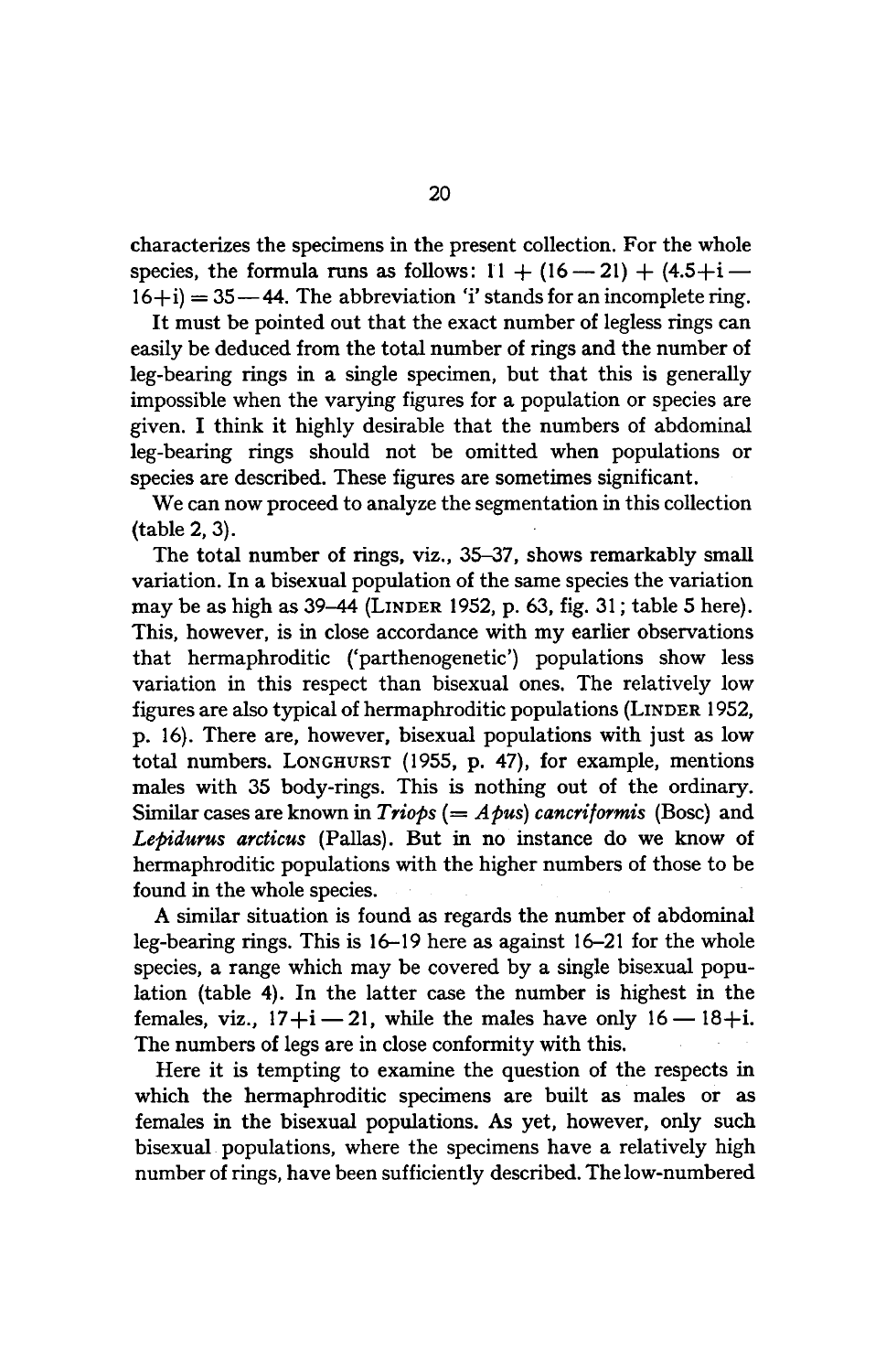Diagram indicating the number ፞ద  $\cdots$ in the abdomen č .<br>7 hermaphroditic specimens ัธ  $\cdot$  $\blacksquare$ Apus) longicaudatus. — Each shaded triangle at the top ቴ the diagram represents the telson ofa specimen,  $\mathbf{v}$  $\mathbf{v}$ are indicated  $\mathbf{t}$ legless rings and the leg-bearing top of the diagram represents the telt<br>dominal rings (dotted). Incomplete rin at the contract of the contract of the contract of the contract of the contract of the contract of the contract of the contract of the contract of the contract of the contract of the contract of the contract of the contract o anterior boundary ិ៍ the telson are denoted **by**  $\sim$ position of the triangle.  $\equiv$ numbers are  $\overline{\phantom{a}}$ in the marginal  $$ at the e. and right. Below, the  $\mathbf{p}$ .T a absence pdy-rma<br>of eggs eggs t<br>g egg capsules, and the length č in mm, are



TABLE 2 TABLE 2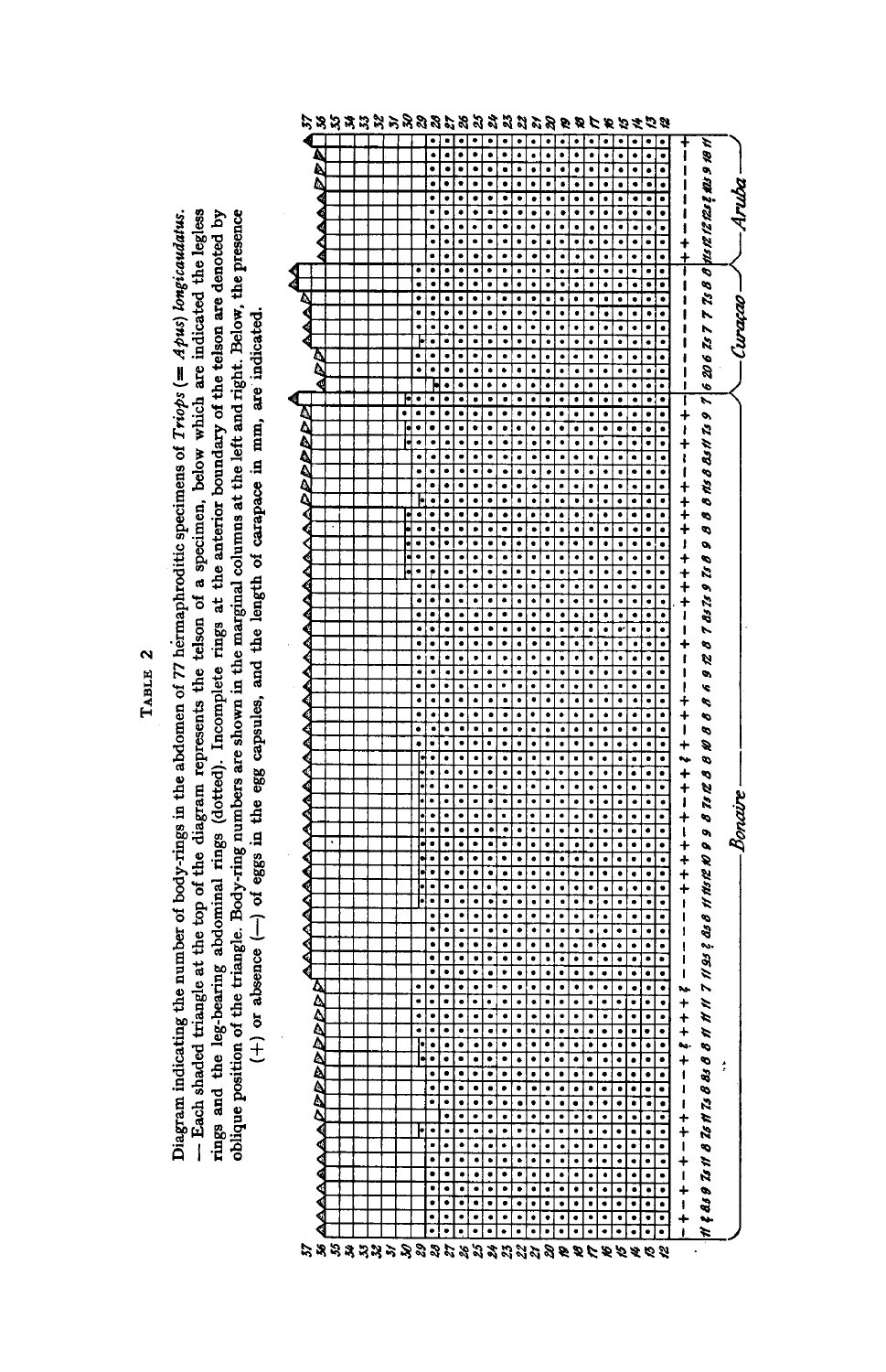ones should also be considered, especially as regards the condition of the series of legs — a point which has, unfortunately, been all too seldom properly described in the literature.

From the above it seems clear, however, that both the series of legs and the series of rings are less well-developed here than in some bisexual populations of the species — in fact most likely less welldeveloped than in the great majority of them.

TABLE 3.

Number of body-rings in 59 hermaphroditic specimens of Triops longicaudatus from Bonaire (sta. 376, 376A, 377).

| Total number of<br>rings                     |                 | $35 35+1 36$ |                 | 36+i                        | -37 |        |     |                     |   |     |
|----------------------------------------------|-----------------|--------------|-----------------|-----------------------------|-----|--------|-----|---------------------|---|-----|
| Number of speci-<br>mens $\ldots$            | 8               | 10           | 33              | 7                           |     | $= 59$ |     |                     |   |     |
| Number of leg-<br>bearing abdom.<br>rings.   | 16 <sup>1</sup> | $16.5$   17  |                 | 17.5                        | 18  | 18.5   | 19  |                     |   |     |
| Number of speci-<br>$mens \cdot \cdot \cdot$ |                 | 0            | 15 <sup>1</sup> | 15 <sub>15</sub>            | 19  | 8      |     | $= 59$              |   |     |
| Number of legless<br>abdominal rings         | $6\overline{6}$ |              |                 | $ 6+i $ 6.5 6.5 + i 7 7 + i |     |        | 7.5 | $ 7.5 + i  8 8 + i$ |   |     |
| Number of speci-<br>mens                     |                 | 5            | 6               | 4                           | 19  | 6      | 12  |                     | 4 | =59 |

After having thus established the conditions of both the series, we may turn to the resulting number of legless rings. Since the total number of rings is much lower, and the number of leg-bearing rings only a little lower, than in some bisexual populations, there ought to be few legless rings here. They number  $6 - 8 + i$ , the whole species having  $4.5+i-16$ , and bisexual females, as far as is known,  $9 + i - 13$  (LINDER op.cit., p. 12).

For purpose of comparison, I have studied two samples without males from the Galapagos Islands (table 4). Though I have made no sections from these, I think there is no room for doubting that the specimens are hermaphroditic. The small populations from Curacao and Aruba are not considered in the table. The specimens from there do not show any significant differences from the Bonaire specimens (table 2). The samples from Bonaire probably represent a single population. The localities are separated from each other"by a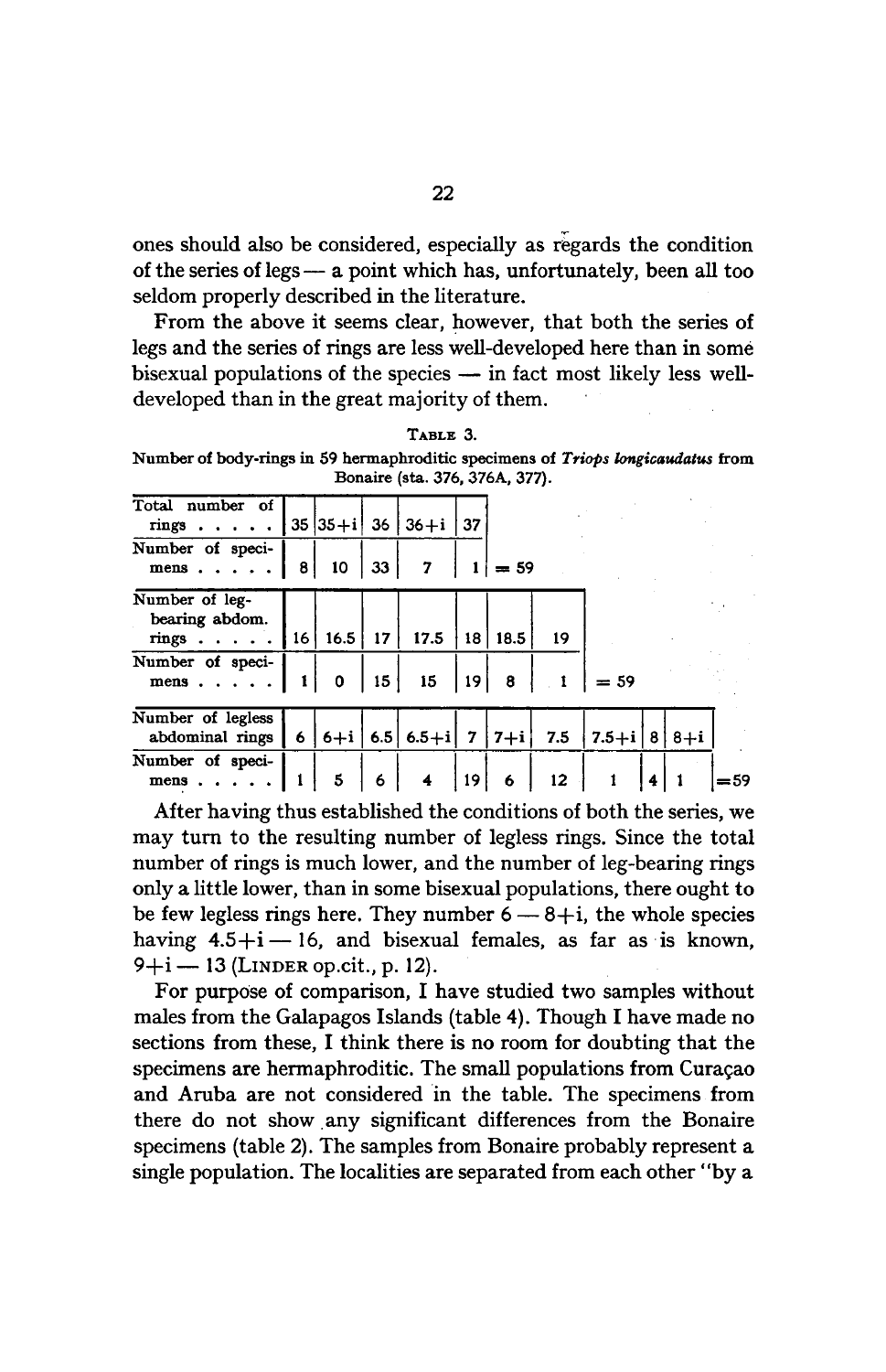stretch of limestone plateau of about 50 metres which may be inundated after rains". Specimens with incomplete rings are omitted from the table, because it is difficult to say how such rings ought to be counted as compared with ordinary ones.

The three populations are very similar to each other in several respects. The total number of rings is the same, though specimens with <sup>37</sup> rings are missing from one of the Galapagos populations. In the number of abdominal leg-bearing rings, the similarity is closer than would appear from the table, because the missing numbers in the populations from Bonaire and Duncan Island are represented by specimens with incomplete rings (see table 3 for Bonaire).

Similarly low total numbers are met with in populations from California  $(34+i - 36)$ , two populations, six specimens, LINDER op. cit., p. 62; ROSENBERG 1947, similar figures, more specimens); the Hawaiian Islands (37, one specimen, LINDER op. cit., p. 66; LONG-HURST op. cit., p. 32); and the Argentine  $(38+i-39)$ , six specimens, LINDER op. cit., p. 66). UÉNO (1926, p. 263) gives similar numbers (35-38, four populations with varying figures) for Japanese specimens which I have not seen. The numbers of abdominal legbearing rings in the above populations agree well with those in the present material, though UÉNO's paper gives only limited information about this. No males are reported from these localities, and I agree with LONGHURST when he says (op. cit., p. 32), "It may be that all populations of this species from the Pacific region are hermaphrodite". To this region is now added the Netherlands Antilles, and possibly also the Argentine, though the material from the latter country is admittedly very poor as yet.

We may now widen our outlook by taking into consideration even bisexual populations of this and other species of the genus (table 4). In all cases recorded here, whether concerning hermaphroditic or bisexual specimens, a clear tendency appears for the high numbers in the two series to be combined with each other — i.e., when the series of abdominal rings is well developed, the series of leg-bearing rings is also well developed. The averages show this remarkably clearly, though there are many exceptions.

On purely mathematical grounds it may be expected that highnumbered specimens have a high average number of legless rings. The table shows that this is the case.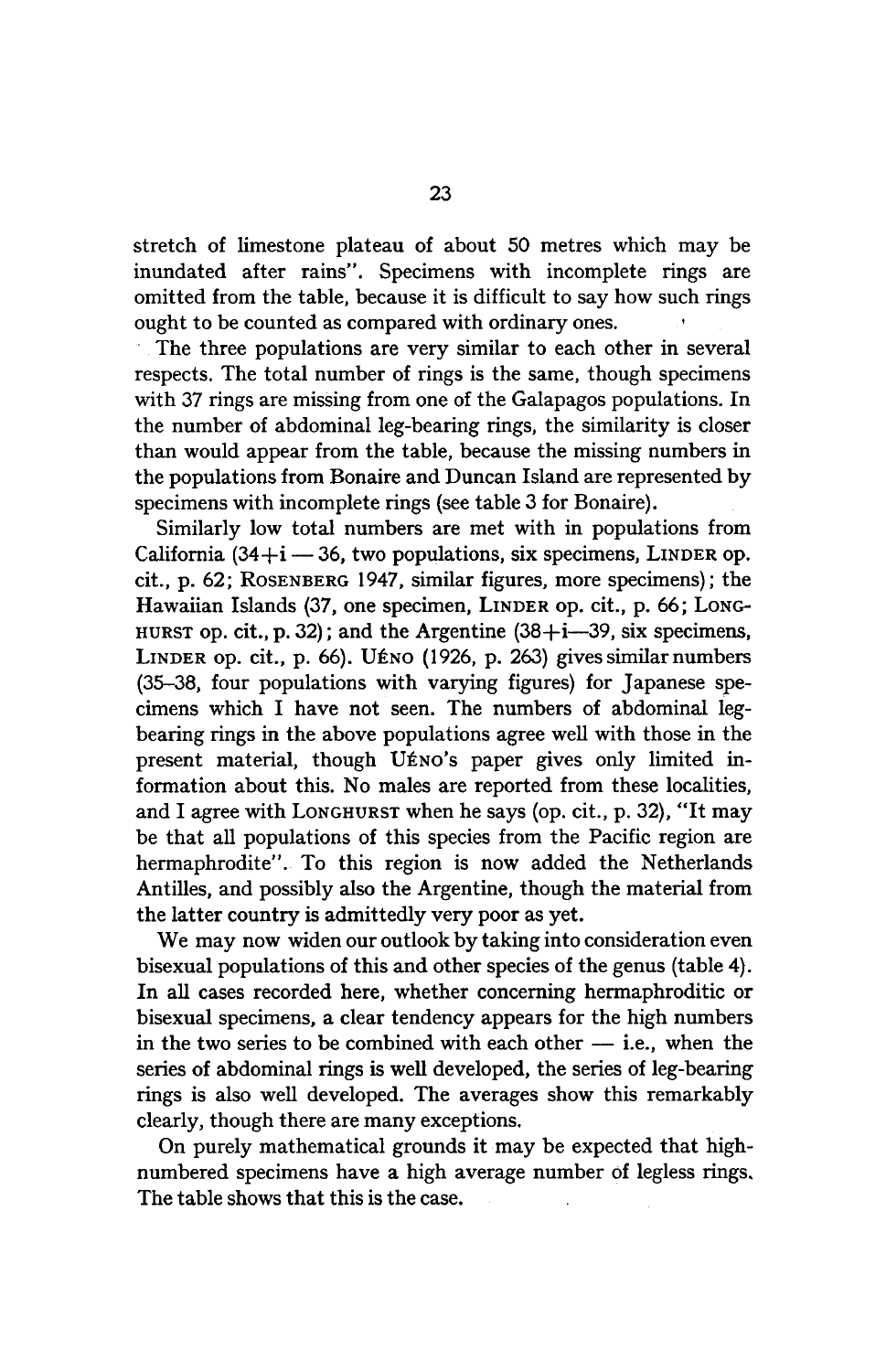|                     | Triops<br>cancriformis     | Triops longicaudatus |                      |                   |  |  |  |  |  |
|---------------------|----------------------------|----------------------|----------------------|-------------------|--|--|--|--|--|
|                     | Morocco 9, 3               | Duncan Isl. §        | Bonaire $\Phi$       | S. Seymour Isl. § |  |  |  |  |  |
| 21                  |                            |                      |                      |                   |  |  |  |  |  |
| 20.5                |                            |                      |                      |                   |  |  |  |  |  |
| 20                  |                            |                      |                      |                   |  |  |  |  |  |
| 19.5                |                            |                      |                      |                   |  |  |  |  |  |
| 19                  |                            |                      |                      |                   |  |  |  |  |  |
| 18.5                |                            | 4                    | 5                    |                   |  |  |  |  |  |
| 18                  |                            | 120                  | 12                   | 11                |  |  |  |  |  |
| 17.5                |                            | 1                    | 1<br>11              | 6                 |  |  |  |  |  |
| 17                  |                            |                      | 7<br>.5              | 17<br>3           |  |  |  |  |  |
| 16.5                |                            |                      |                      | 3                 |  |  |  |  |  |
| 16                  |                            |                      |                      | $\overline{2}$    |  |  |  |  |  |
| 15.5                | ¥                          |                      |                      |                   |  |  |  |  |  |
| 15                  | 4                          |                      |                      |                   |  |  |  |  |  |
| 14.5                | 1<br>13                    |                      |                      |                   |  |  |  |  |  |
| 14                  | 52<br>15                   |                      |                      |                   |  |  |  |  |  |
| 13.5                | $\mathbf{1}$<br>9          |                      |                      |                   |  |  |  |  |  |
| 13                  | 3<br>1                     |                      |                      |                   |  |  |  |  |  |
| 12.5                | $\mathbf{1}$<br>ô          |                      |                      |                   |  |  |  |  |  |
| Nr. abd. rings      | 19<br>20<br>21             | 25<br>24             | $24$ .<br>25<br>26   | 24<br>25<br>26    |  |  |  |  |  |
| Total nr. rings     | 30<br>31<br>32             | 35<br>36             | 35<br>36<br>37       | 37<br>35<br>36    |  |  |  |  |  |
| Nr. specim. 9       | 18<br>4                    | 3<br>125             |                      |                   |  |  |  |  |  |
|                     | $\overline{2}$<br>14<br>17 |                      | 8<br>33<br>1         | 8<br>34<br>3      |  |  |  |  |  |
| Av. nr. leg-bear. ? | 14.36 15                   | 17.5 18.02           | 17.06 17.78 18.5     |                   |  |  |  |  |  |
| rings<br>đ          | 12.75<br>13.46 14          |                      |                      | 16.56 17.41 18.5  |  |  |  |  |  |
| Av. nr. legless ♀   | 5.64<br>6                  | 6.5 6.98             | 6.94<br>$7.22$ $7.5$ | 7.44<br>7.59 7.5  |  |  |  |  |  |
| rings<br>đ          | 6.25<br>7<br>6.54          |                      |                      |                   |  |  |  |  |  |

Structure of the abdomen in populations belonging to various species, viz., Triops (LeConte) from Duncan Island, Galapagos (USNM 82031); Bonaire; S. Seymour granarius (Lucas) from South Africa (Swed. State Mus. Nat. Hist. 6900); Shansi, mens found with a certain number of leg-bearing abdominal rings (on

TA-

Expression of the number of leg-bearing abdominal rings as a percentage of the number of abdominal rings gives varying figures in each of the populations described here, and thus the body proportions in this respect are not stabilized. The differences within a population may be as small as  $2.5\%$  (70-72.5%) — as is the case, for example with the females of *Triops cancriformis*, but this is a small sample. The greatest differences are found in males of Triops  $l$ ongicaudatus, where the figures are from 50 to  $60\%$ . I am, of course,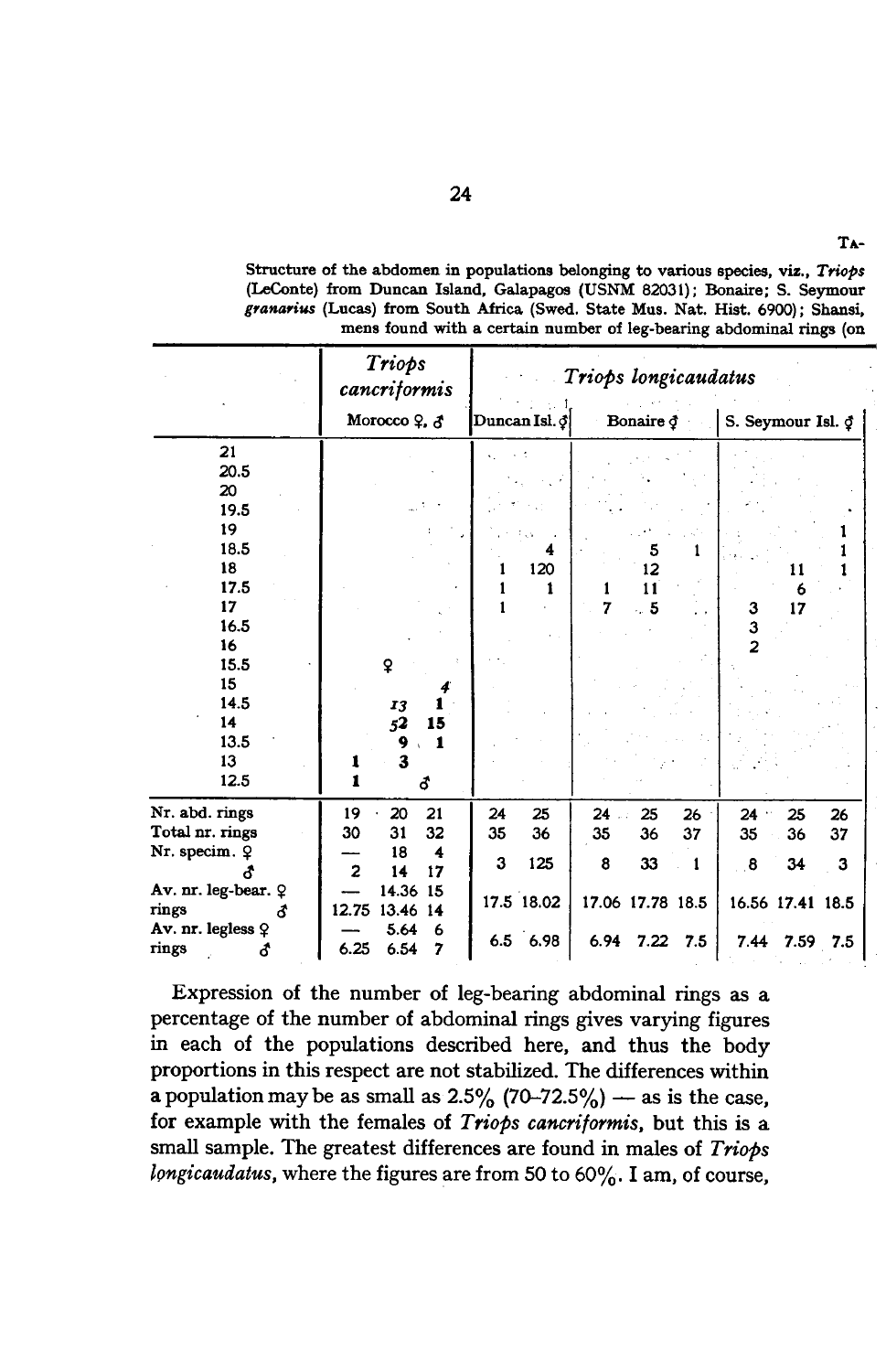Cancriformis (Bosc) from Safi, French Morocco (USNM 174363); Triops longicaudatus Island, Galapagos (USNM 82033); Aurora, Wyoming, U.S.A. (USNM 58766); Triops China (Swed. State Mus. Nat. Hist. 5153). — The table shows the number of specithe left and right of the table) and of abdominal rings in all (below).

|          |                         |                                |                         |              |                       |                         |                       |                      | Triops granarius |                            |                     |                                             |                               |    |            |
|----------|-------------------------|--------------------------------|-------------------------|--------------|-----------------------|-------------------------|-----------------------|----------------------|------------------|----------------------------|---------------------|---------------------------------------------|-------------------------------|----|------------|
|          |                         | Wyoming $2, 3$                 |                         |              |                       |                         | South Africa 9, δ     |                      |                  |                            |                     | China ${\mathcal Q},\,{\it d}$              |                               |    |            |
|          | $\overline{P}$          | $\pmb{x}$                      |                         |              |                       |                         |                       |                      |                  |                            | $\overline{P}$      |                                             | 2                             |    | 21<br>20.5 |
|          | 3<br>$\boldsymbol{4}$   | 5<br>6                         |                         |              |                       |                         |                       |                      |                  |                            | 3<br>$\overline{2}$ | 3                                           |                               |    | 20<br>19.5 |
| I<br>3   | 18<br>3                 | $\mathfrak{z}$<br><i>x</i> 1   | I                       | 1            |                       |                         |                       | $\mathsf{P}$         |                  | $\boldsymbol{\mathcal{I}}$ | 8                   | $\boldsymbol{\mathcal{I}}$                  |                               | 1  | 19<br>18.5 |
|          | $\overline{a}$          | 1<br>1                         | 3<br>$\mathbf{1}$       |              |                       |                         | $\boldsymbol{I}$<br>2 | $\boldsymbol{2}$     | $\boldsymbol{I}$ | $\pmb{\mathcal{I}}$        | I                   | $\boldsymbol{2}$<br>$\overline{\mathbf{2}}$ | 7                             |    | 18<br>17.5 |
|          | $\overline{\mathbf{z}}$ | $\frac{3}{2}$                  | $\overline{\mathbf{3}}$ |              |                       | $\pmb{2}$<br>3          | $\boldsymbol{2}$<br>I | 6                    |                  |                            |                     | $\mathbf{1}$                                | $\overline{\mathbf{z}}$       |    | 17<br>16.5 |
|          | $\mathbf{1}$            |                                | <b>්</b>                |              | I<br>$\boldsymbol{I}$ | $\overline{\mathbf{z}}$ | $\boldsymbol{z}$      | $\mathbf{1}$         | 1                |                            |                     |                                             | ₫                             |    | 16<br>15.5 |
|          |                         |                                |                         |              |                       |                         | 1                     | 5<br>5               | 2                |                            |                     |                                             |                               |    | 15<br>14.5 |
|          |                         |                                |                         |              |                       |                         | 5                     | $\mathbf{1}$         |                  |                            |                     |                                             |                               |    | 14<br>13.5 |
|          |                         |                                |                         |              |                       |                         |                       | ර                    |                  |                            |                     |                                             |                               |    | 13<br>12.5 |
| 29<br>40 | 30                      | 31                             | 32                      | 33           | 27                    | 28                      | 29                    | 30                   | 31               | 28                         | 29                  | 30                                          | 31                            | 32 |            |
| 4        | 41<br>30                | 42<br>18                       | 43<br>1                 | 44           | 38<br>$\overline{2}$  | 39<br>7                 | 40<br>8               | 41<br>8              | 42<br>1          | 39<br>$\overline{c}$       | 40<br>14            | 41<br>4                                     | 42<br>$\overline{\mathbf{c}}$ | 43 |            |
|          | 3                       | 8                              | $\overline{7}$          | $\mathbf{1}$ |                       |                         | 6                     | 12                   | 3                |                            |                     | $\overline{5}$                              | 9                             |    |            |
| 18.63    | 18.67                   | 19.53                          | 19                      |              | 15.75                 | 16.5                    | 16.94                 | 17.25                | 18               | 18.5                       | 19.33               | 19.75                                       | 20.5                          |    |            |
| 10.37    | 16.67                   | 17.25                          | 17.5                    | 18.5         |                       |                         | 14.08                 | 14.79                | 15.17            |                            |                     | 17.6                                        | 17.78                         | 19 |            |
|          | 10.93                   | 11.47<br>13.33 13.75 14.5 14.5 | 13                      |              | 11.25 11.5            |                         | 12.06                 | 12.75<br>14.92 15.21 | 13<br>15.83      | 9.5                        |                     | 9.67 10.25<br>12.4                          | 10.5<br>13.22 13              |    |            |

quite aware that these figures are not exact, but they may go to show the general tendency.

The relative proportions of the actual lengths in mm of the two series do not necessarily follow these figures. Sometimes the rings vary <sup>a</sup> little in size in <sup>a</sup> single specimen. The lengths cannot be measured with proper accuracy because of the varying contraction of the body, in both living and preserved specimens.

LONGHURST (op. cit., p. 47) says that in Triops longicaudatus the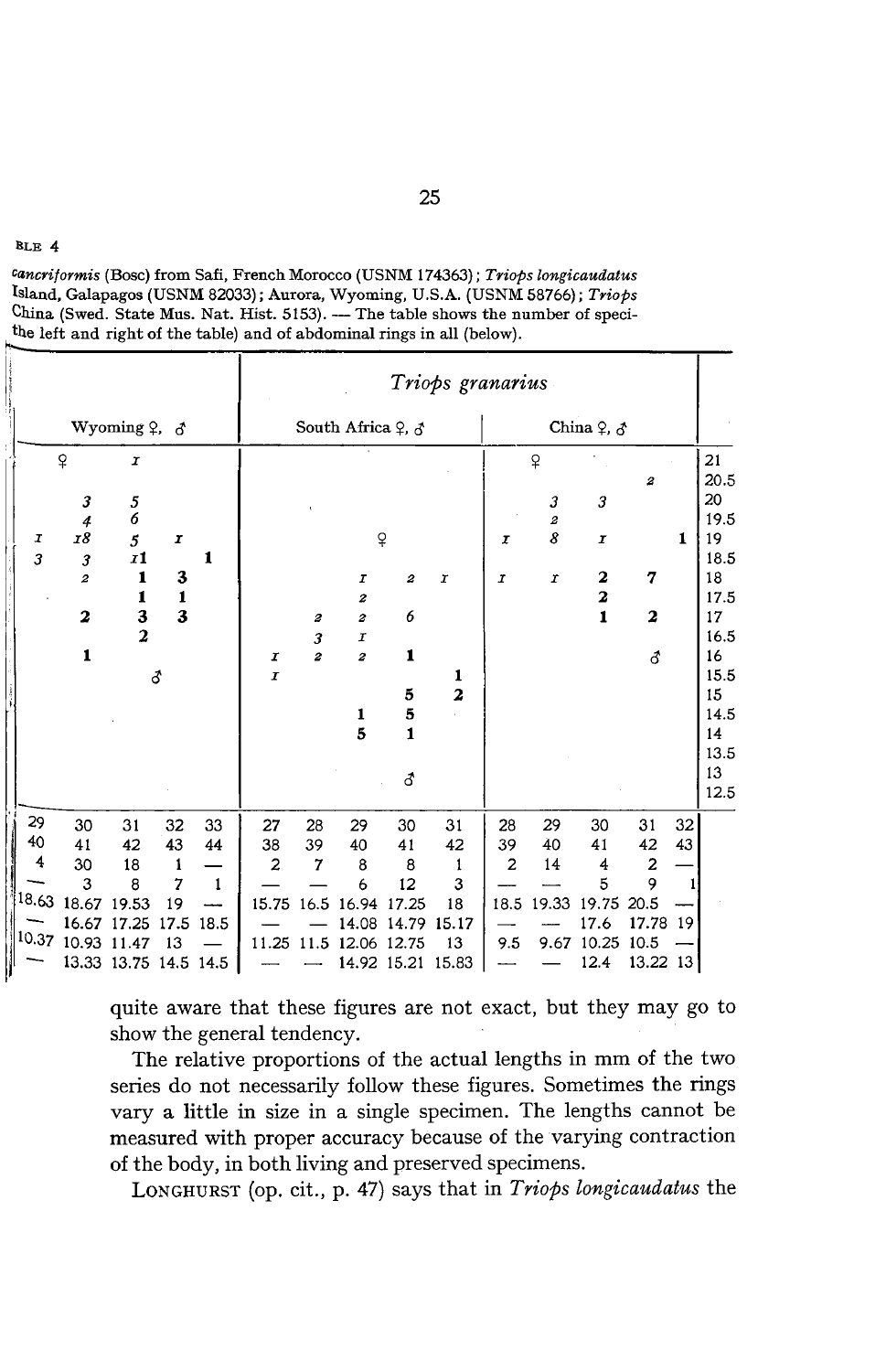legless rings (which he calls 'apodous segments') have a varying number of supernumerary spines on their ventral surface. This is not the case in the specimens from the Netherlands Antilles. Here such spines are rare and often quite absent.

 $\cdots$  The armature of spines on the telson may now be considered. On its dorsal side, there are some conspicuous large spines, the number of which PACKARD (1883) used as <sup>a</sup> taxonomic character. I found (op. cit., p. 53 ff) that this is not a reliable character, and unitedall American forms in *Triops* (=  $A$ *pus*) longicaudatus (LeConte). In distinguishing this species I mentioned "perhaps one outstanding feature — that the dorsal central spines on the telson are relatively large and are arranged in distinct patterns" (op. cit., p. 65). Some schematic figures of these patterns were given (op. cit., p. 59, fig. 29; p. 61, fig. 30), showing that they are variable to <sup>a</sup> moderate degree but still identifiable. Even some asymmetric patterns were figured.

#### TABLE 5.

| $\cdot$                     | . .     |     |                                         |
|-----------------------------|---------|-----|-----------------------------------------|
| m.<br>p.m.                  |         |     | <b>Various</b><br>irregular<br>patterns |
| Bonaire<br>Curaçao<br>Aruba | ٠,<br>2 | $-$ | 26<br>n                                 |

Distribution of the patterns of spines on the dorsal side of the telson in Triops  $longicaudatus. - m. = medians, p.m. = posterior marginals.$ 

LONGHURST (op. cit.) accepted my conception of the species and was able to show, after a useful analysis of these structures during the larval development, that the two most posterior spines pointed out in the original description are really characteristic of the American forms. He calls them 'posterior marginals'. The spines anterior to them are called 'median spines' or 'medians', and those round the dorsal sensory setae 'setal spines'. He attaches no importance to the latterand says that the medians are "large, 1-4 in number, in a row" (op. cit., p. 41) or "large, 1-3, in a single row in the midline"(op. cit., p. 47).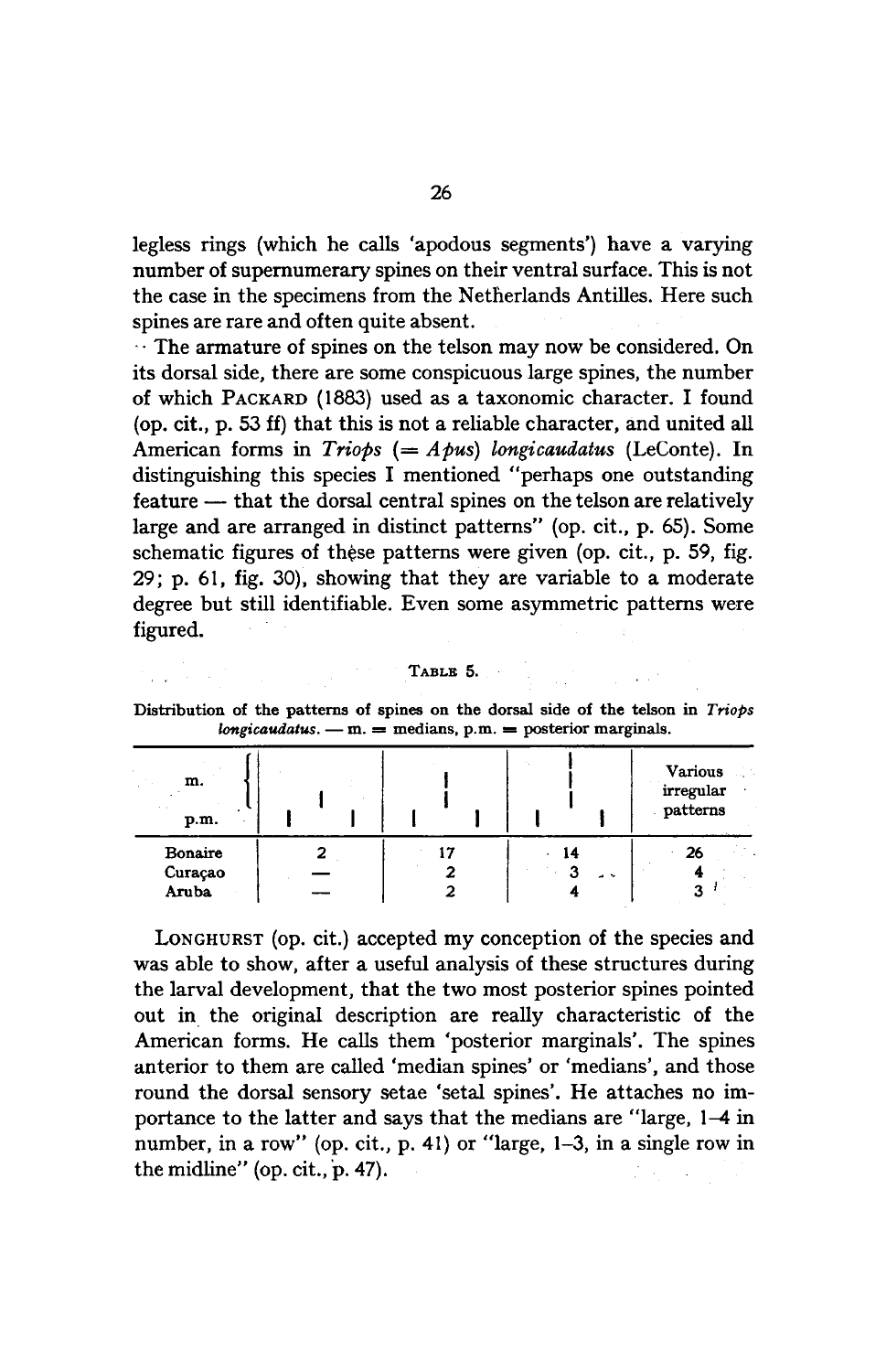The specimens from the Netherlands Antilles vary <sup>a</sup> great deal in this respect (figs.  $3-5$ , table 5). In the majority of them the medians

Fig. 3. Some irregular patterns of spines onthe dorsal side of the telson in Triops longicaudatus.

are placed in a straight row, but in 33 of the 77 specimens the row is broken in differentways. The term 'medians' is perhaps not so good when the spines in question are scattered with only one or two in the midline, but I think it can be used as long as they are placed in the middle part of the area.



Fig. 4. The telson of a specimen of *Triops longicaudatus* from Bonaire.  $- S =$  setal spines.  $\mathcal{A}$ 

In spite of the irregularity of the patterns there is no doubt that the specimens belong to the common American species. I have found no important differences in other respects as compared with the large material of the species which I examined earlier, and even



Fig. 5. The telson of a specimen of Triops longicaudatus from Curaçao (sta. 396), by far the largest in the collection.  $\overline{S} =$  setal spines. (Figs. 4 and 5 are drawn upside down as compared with the patterns in table <sup>5</sup> and fig. 3.)**Contractor**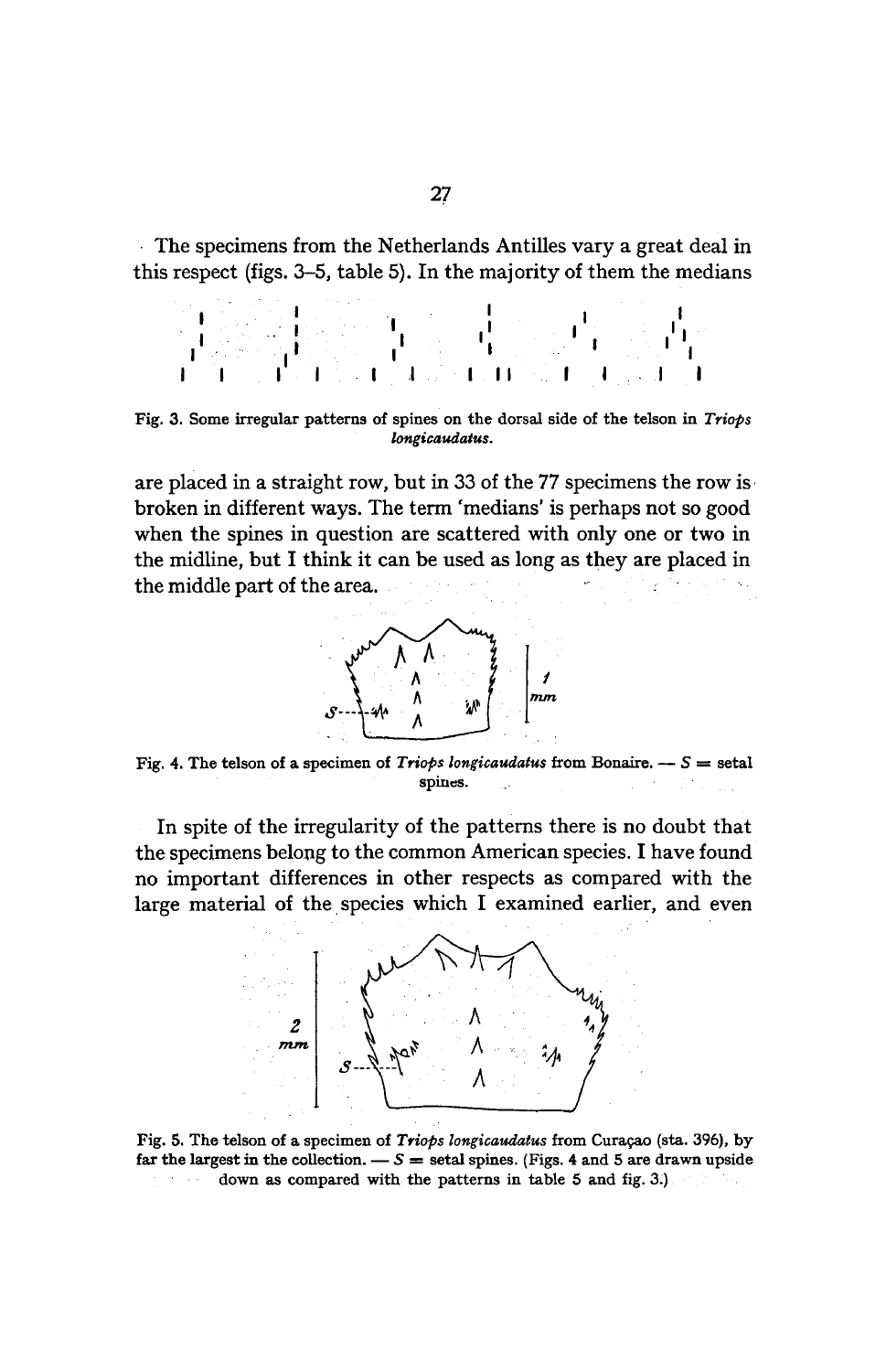there irregular patterns are found, though they are rather rare in bisexual populations.

In the hermaphroditic populations from California and the Galapagos Islands, however, I have found irregular patterns again, though <sup>a</sup> little less developed than and not quite so common as, in the populations from the Netherlands Antilles. One specimen from Hawaii (LINDER op. cit., p. 66) is slightly irregular, but a small collection from the Argentine (six specimens) shows only regular patterns. UÉNO (op. cit.) mentions no irregularities of this kind in Japanese material.

Though the majority of the forms of the species supports LONG-HURST's claim that the medians ought to be placed in a row in the midline, the above-mentioned exceptions are noteworthy. The irregularities seem to be characteristic of some hermaphroditic populations.

I have seen <sup>a</sup> good many Notostraca from Asia and Africa with large central spines, sometimes placed mostly in a median row but most often scattered in a way more or less similar to that in the present material. Further studies in this field may, of course, reveal interesting facts about the distribution of various features. For the present, however, great caution is needed in the use of this factor of variation in taxonomic connections; and the principal character of Triops longicaudatus (LeConte) seems to be the large posterior marginals.

As for the setal spines, the variations in which LONGHURST (op. cit.) considers to be without any taxonomic significance, all specimens from the Netherlands Antilles are uniform in so far that one spine on each side is larger than the others (figs. 4, 5). Even when all setal spines are unusually large in a specimen, the same relative proportions are to be found. In the forms of the species which PACKARD (op. cit.) called  $A$  *bus lucasanus*, the same feature is quite conspicuous, but I have found it even in other populations from North America, though I have not checked to see whether it is really characteristic of all forms of the species or is merely more common there than in other species of the genus.

In the present material, the carapace is rather long and narrow (fig. 6), though not as much as in the Argentine specimen which I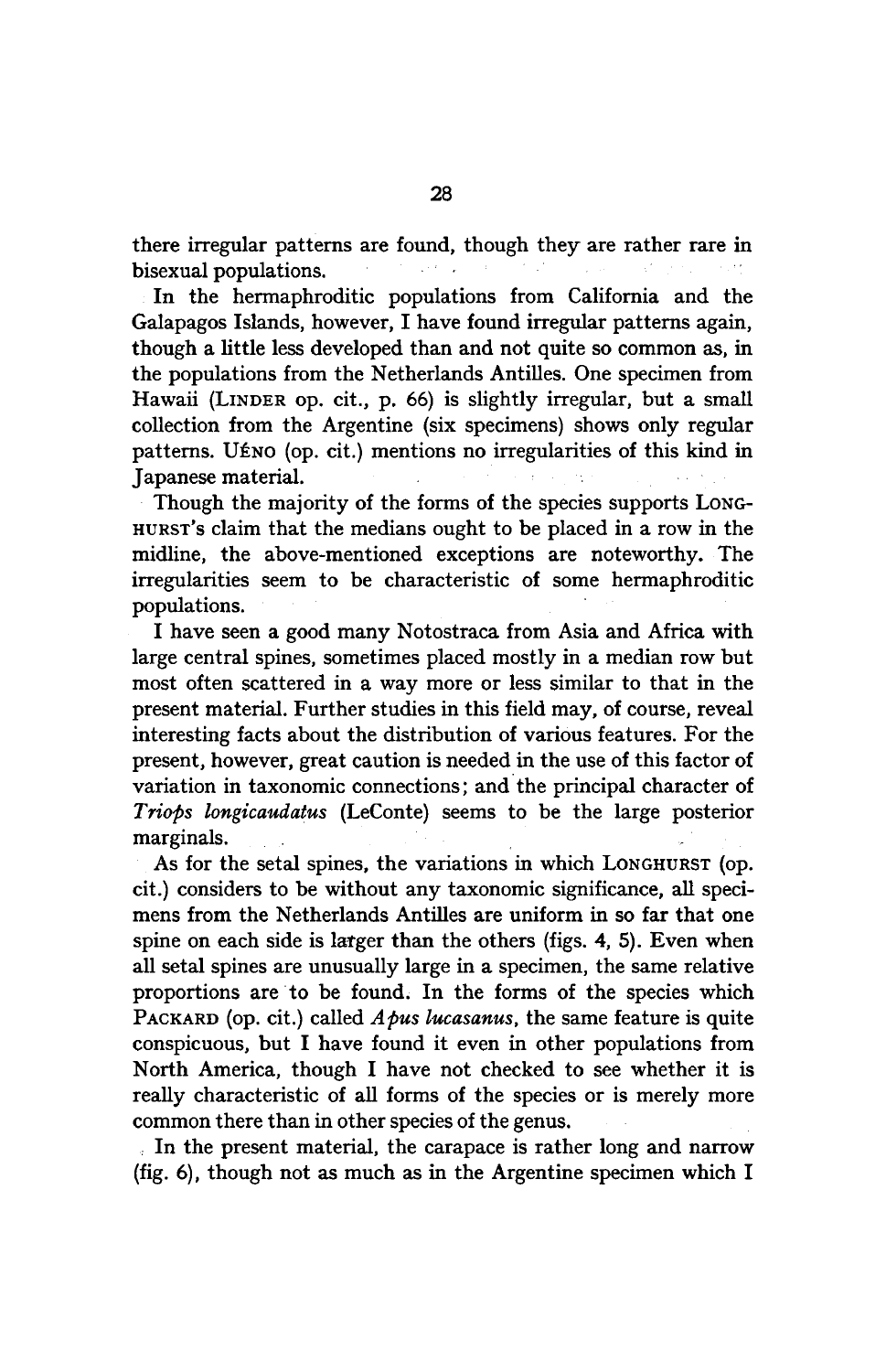figured earlier (op. cit., pi. 5 figs. 2, 3). The specimens from the Galapagos Islands are similar to those described here. LONGHURST (op. cit., p. 12) found that short-bodied Notostraca (with few bodyrings) generally have such <sup>a</sup> carapace — an interesting observation, probably broadly correct.

A few words may be said here about the structure of the appendages.

The antennae, mandibulae, and maxillae are normal for the



Fig. 6. Triops longicaudatus (LeConte) =  $A$  pus longicaudatus LeConte. The specimen onthe left is from Bonaire, that on the right from Aruba.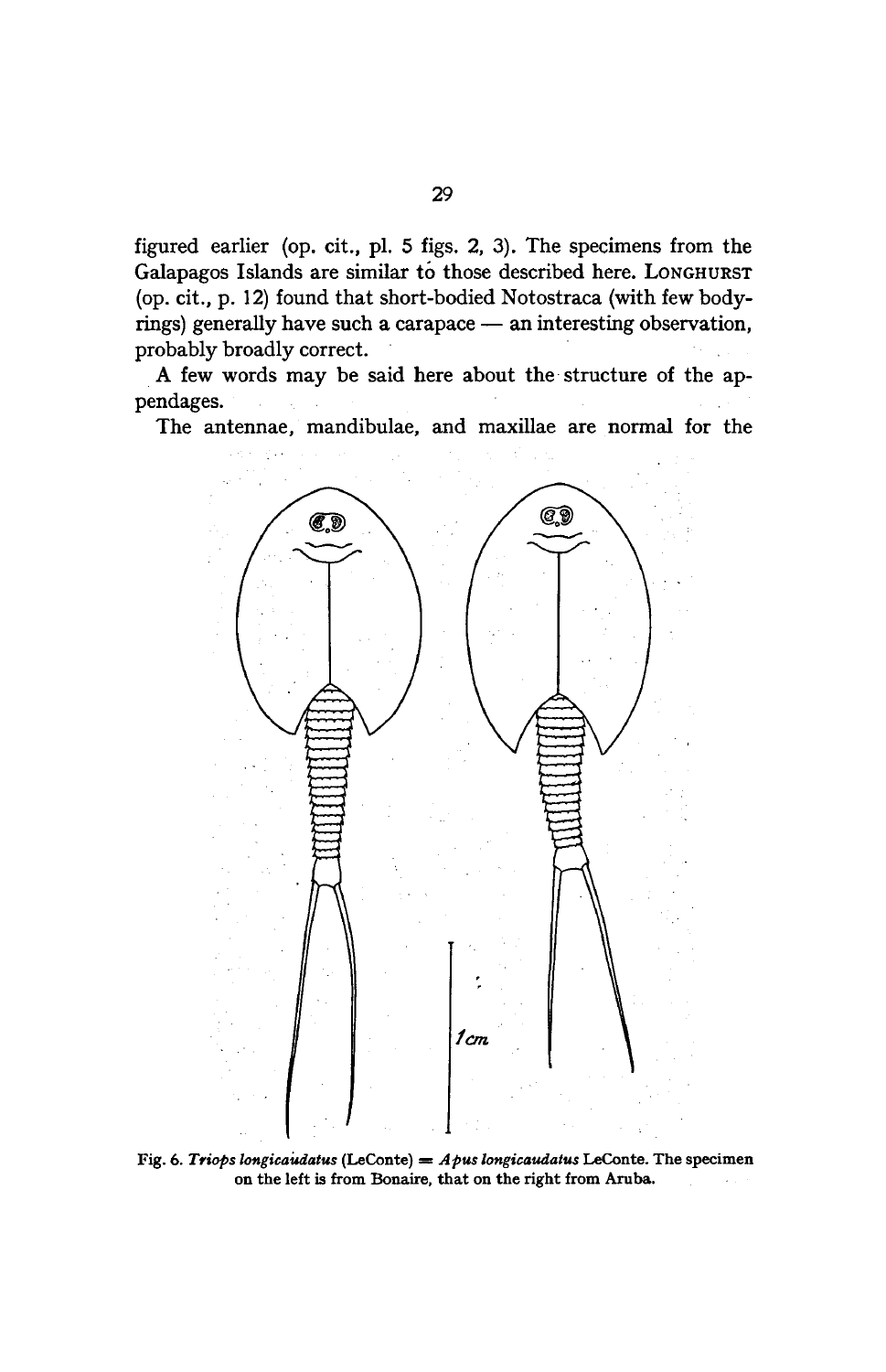species. LONGHURST (op. cit., p. 27) ascribes to me the opinion that the presence or absence of second antennae in full-grown animals is of taxonomic importance; but in actual fact I do not think it is. The second maxillae are totally absent in all specimens. The animals from the Galapagos Islands agree in the above respects.

The legs have been counted in ten specimens. There are 52-57 pairs, <sup>a</sup> low number compared with those in bisexual populations, viz., 56-66 (LINDER op. cit., p. 63, fig. 31). The Galapagos material gives similar figures. The low number tallies well with the fact that hermaphroditic specimens have relatively few leg-bearing abdominal rings.

The legs show nothing remarkable, with the exception of the last pair. They are similar in all respects to those of bisexual populations, and, as I have said before (op. cit., p. 29), the legs even of different species are known to be very similar to each other. Like many other writers, I use the term 'legs' to describe the appendages of the thorax and abdomen, excluding the furca. These appendages are well known from the works of ZADDACH (1841), PACKARD (1883), LANKESTER (1881), G. O. SARS (several papers), and others; so, unlike LONGHURST (op. cit., p. 26), I think that there is not much need for a comparative study of the legs, but only of the other appendages.

The legs of the last pair, however, are of special interest, as they may show how the series ends. The only leg of this pair which has been illustrated with proper regard to the armature of spines, viz., that of Lepidurus lynchi Linder (LINDER op. cit., p. 46, fig. 23), has a clearly larval appearance, with very few and short spines on its endites. Such a 'larval' leg is interesting from a phylogenetic point of view (cf., for example, the larval leg of Branchinecta paludosa O.F.M. in LINDER 1941, p. 154, fig. 12b). I have pointed out previously (1941 p. 164, <sup>1945</sup> p. 22) that more studies of larval legs are needed in phylogenetic connections. However, I shall not go into these questions here, but shall reserve them for another paper.

In the present material I have found last legs which are more or less unlike the one mentioned above. Their endites may be just .as densely covered with short, thick spines as are the endites of the more anterior legs, and they seem capable of performing a function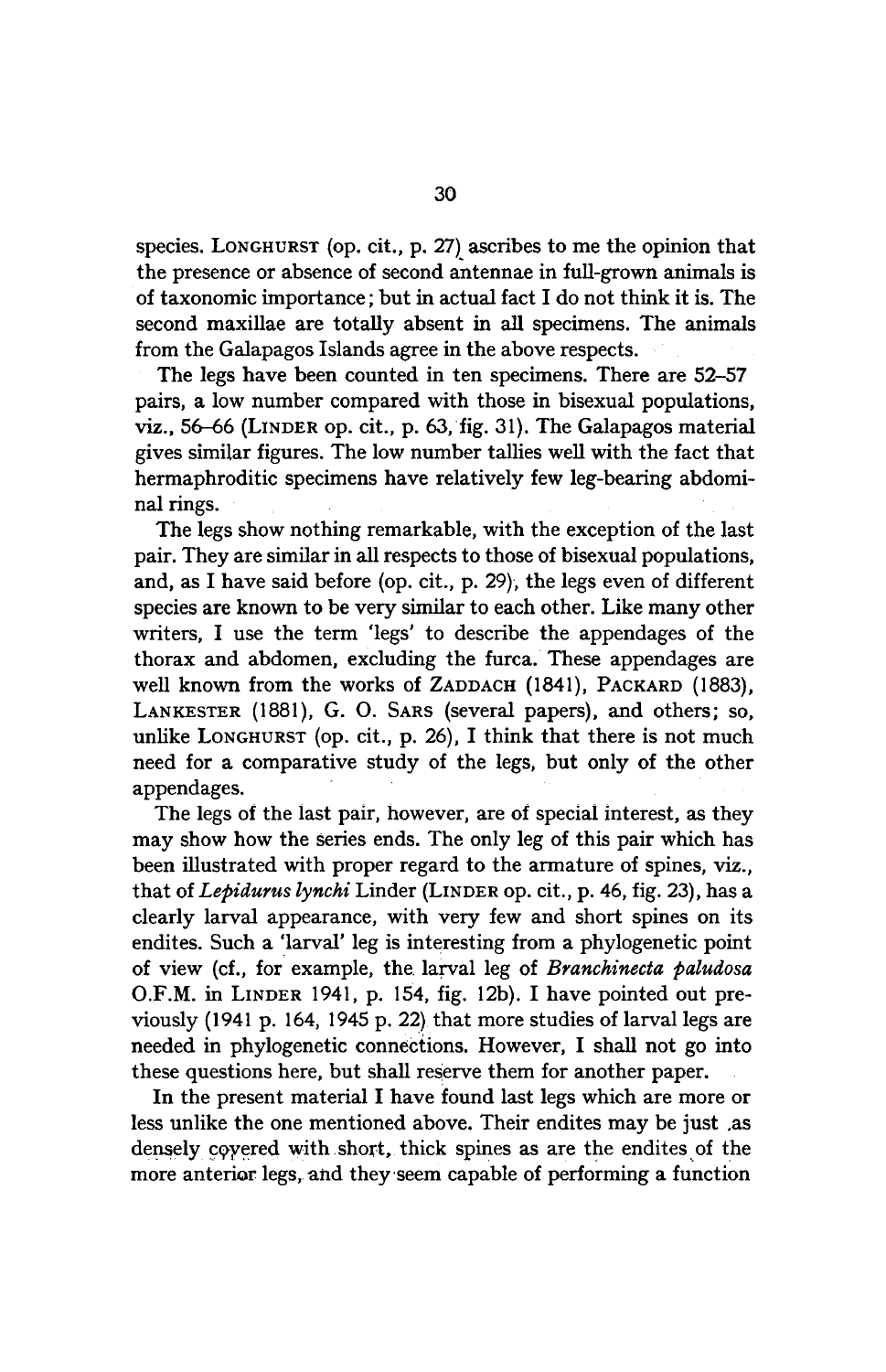similar to the latter. Sometimes there is a less well-developed armature of spines on these endites, though it is not as simple as in the last leg of Lebidurus lynchi mentioned above.

I have observed varying development of the last legs in this respect even in other Notostraca.

This variation ought to be viewed in the light of the observation made by me (op. cit., p. 11) and later confirmed by LONGHURST (op. cit., p. 9) to the effect that in some cases the legs increase in number in late stages. The simplest last legs are found in specimens where this seems to be the case.

I am not yet prepared to say with certainty whether these variations are connected with varying location of the last legs underneath <sup>a</sup> ring, or with specific differences, or with both, or perhaps even with other circumstances.

Anyway, it is noteworthy that the series of legs ends with different types of legs in different cases within Notostraca. Conditions in this respect are not stabilized in the group.

### REFERENCES

- LANKESTER, E. RAY, 1881. Observations and Reflections on the Appendages and on the Nervous System of Apus cancriformis. Quart. Journ. Micr. Sci. (n.s.) 21, p. 343.
- LINDER, FOLKE, 1941. Contributions to the Morphology and the Taxonomy of the Branchiopoda Anostraca. Zool. Bidr. Uppsala 20.
- LINDER, FOLKE, 1945. Affinities within the Branchiopoda, with notes on some dubious fossils. Ark. Zool. Stockholm 37A, No. 4.
- LINDER, FOLKE, 1947. Abnormal Body-Rings in Branchiopoda Notostraca. Zool. Bidr. Uppsala 25, p. 378.
- LINDER, FOLKE, 1952. Contributions to the Morphology and Taxonomy of the Branchiopoda Notostraca, with special reference to the North American species. Proc. U. S. Nat. Mus. 102, No. 3291.
- LONGHURST, A. R., 1954. Reproduction in Notostraca (Crustacea). Nature London 173, p. 781.

LONGHURST, A. R., 1955. A Review of the Notostraca. Bull. Brit. Mus. (Nat. Hist.) Zool. 3, No. 1.

PACKARD, A. S., 1883. A Monograph of the Phyllopod Crustacea of N. America. U. S. Geol. Geogr. Surv. Terr. Rep. 12, p. 295.